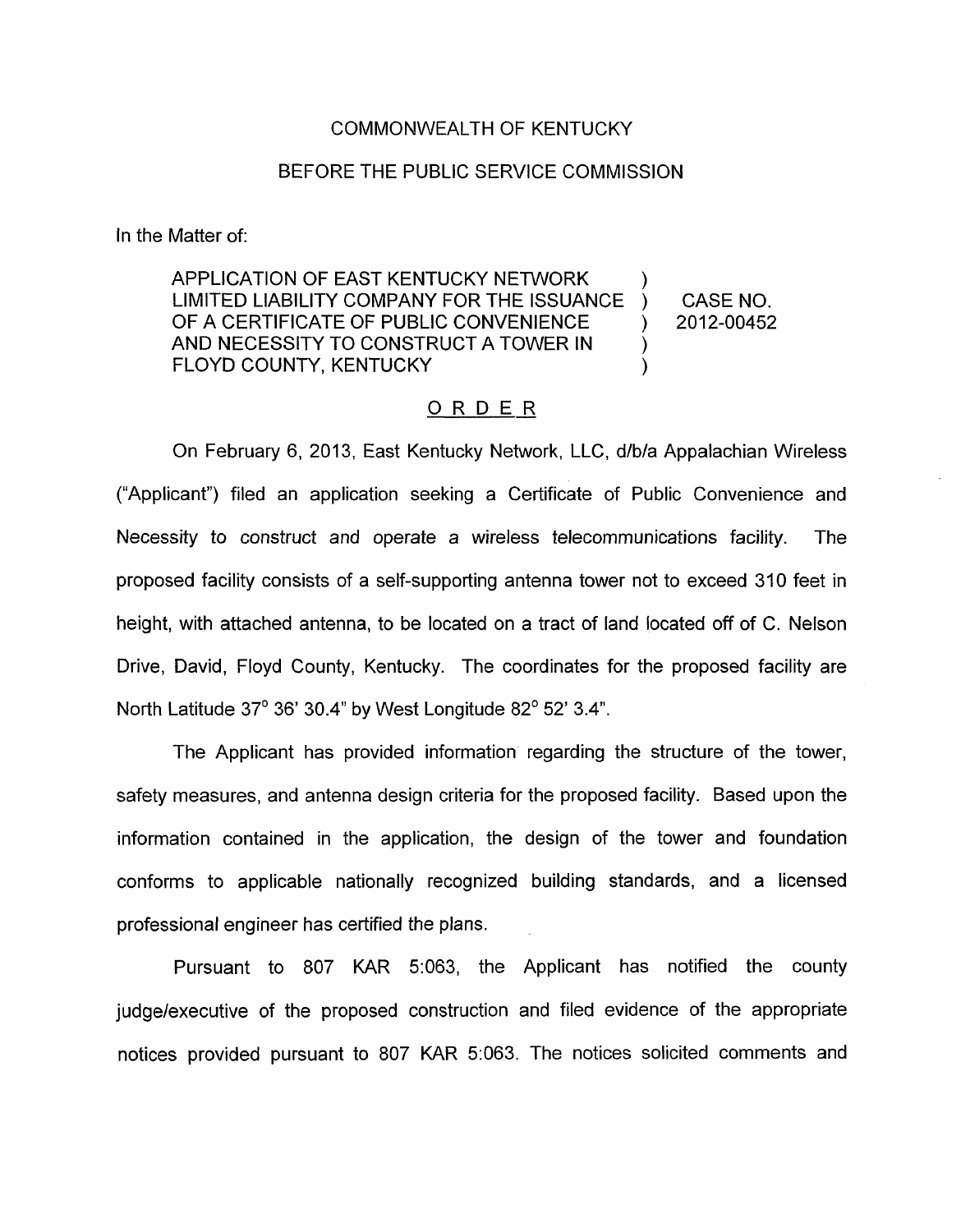informed the recipients of their right to request intervention. To date, no public comments have been filed with the Commission.

The Applicant has filed applications with the Federal Aviation Administration (''FAA") and the Kentucky Airport Zoning Commission ("KAZC") seeking approval for the construction and operation of the proposed facility. Both decisions are pending.

The Commission, having considered the evidence of record and being otherwise sufficiently advised, finds that the Applicant has demonstrated that a facility is necessary to provide adequate utility service and that, therefore, a Certificate of Public Convenience and Necessity to construct the proposed facility should be granted.

Pursuant to KRS 278.280, the Commission is required to determine proper practices to be observed when it finds, upon complaint or on its own motion, that the facilities of any utility subject to its jurisdiction are unreasonable, unsafe, improper, or insufficient. To assist the Commission in its efforts to comply with this mandate, the Applicant should notify the Commission if it does not use this antenna tower to provide service in the manner set out in its application and this Order. Upon receipt of such notice, the Commission may, on its own motion, institute proceedings to consider the proper practices, including removal of the unused antenna tower, which should be observed by the Applicant.

## IT IS THEREFORE ORDERED that:

**1.** The Applicant is granted a Certificate of Public Convenience and Necessity to construct a wireless telecommunications facility. The proposed facility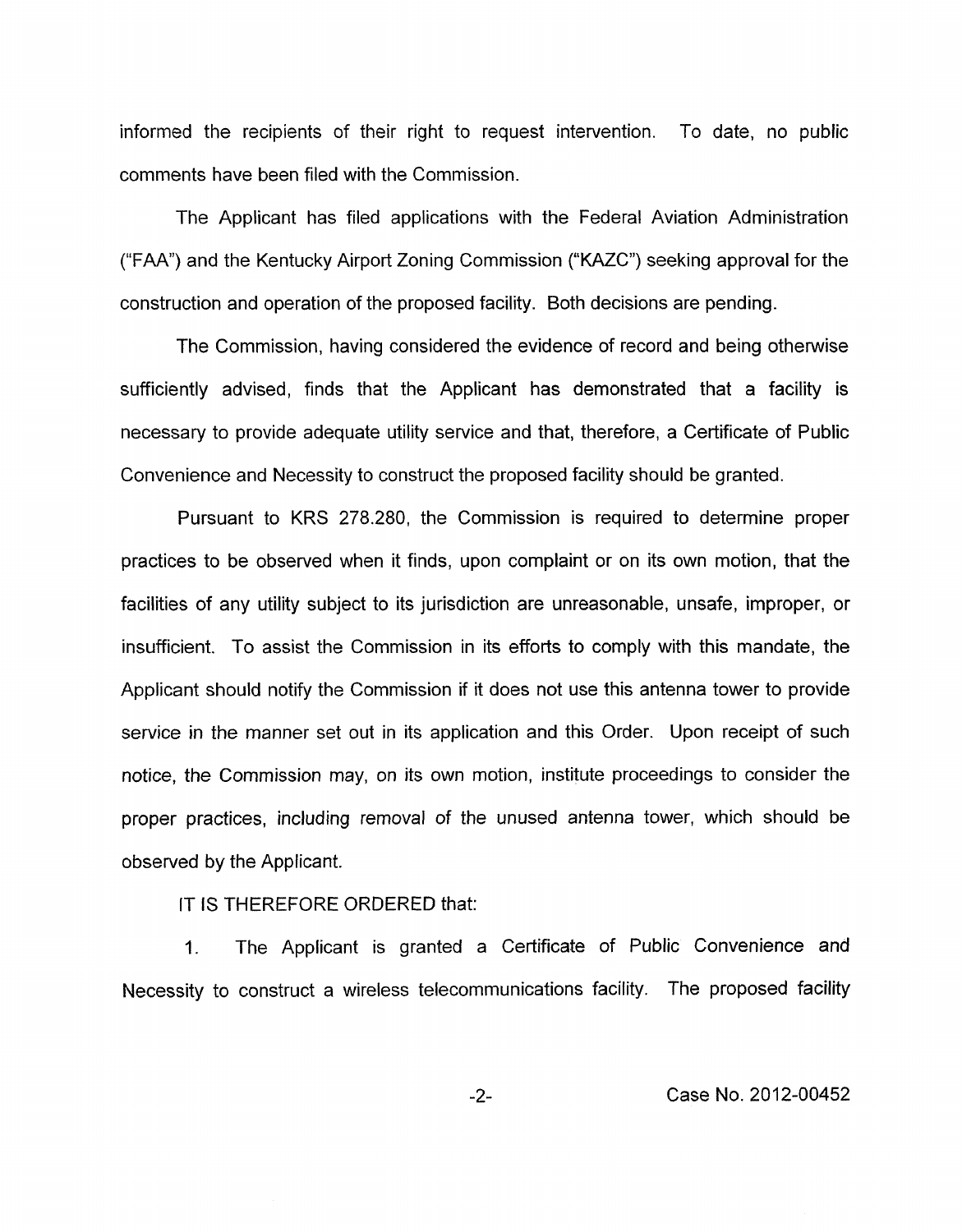consists of a self-supporting antenna tower not to exceed 310 feet in height, with attached antenna, and is to be located on a tract of land located off of C. Nelson Drive, David, Floyd County, Kentucky. The coordinates for the proposed facility are North Latitude  $37^\circ$  36' 30.4" by West Longitude  $82^\circ$  52' 3.4".

2. The Applicant shall file a copy of the final decisions regarding the pending FAA and KAZC applications for the proposed construction within 10 days of receiving the decisions.

3. The Applicant shall immediately notify the Commission in writing, if after the antenna tower is built and utility service is commenced, the tower is not used for a period of three months in the manner authorized by this Order.

4. Documents filed, if any, in the future pursuant to ordering paragraphs 2 and 3 herein shall reference this case number and shall be retained in the utility's general correspondence files.

By the Commission

М **ENTERED** MAR 0 8 2013 NTUCKY PUBLIC **SERVICE COMMISSION** 

**ATTEST** Execut

Case No. 2012-00452